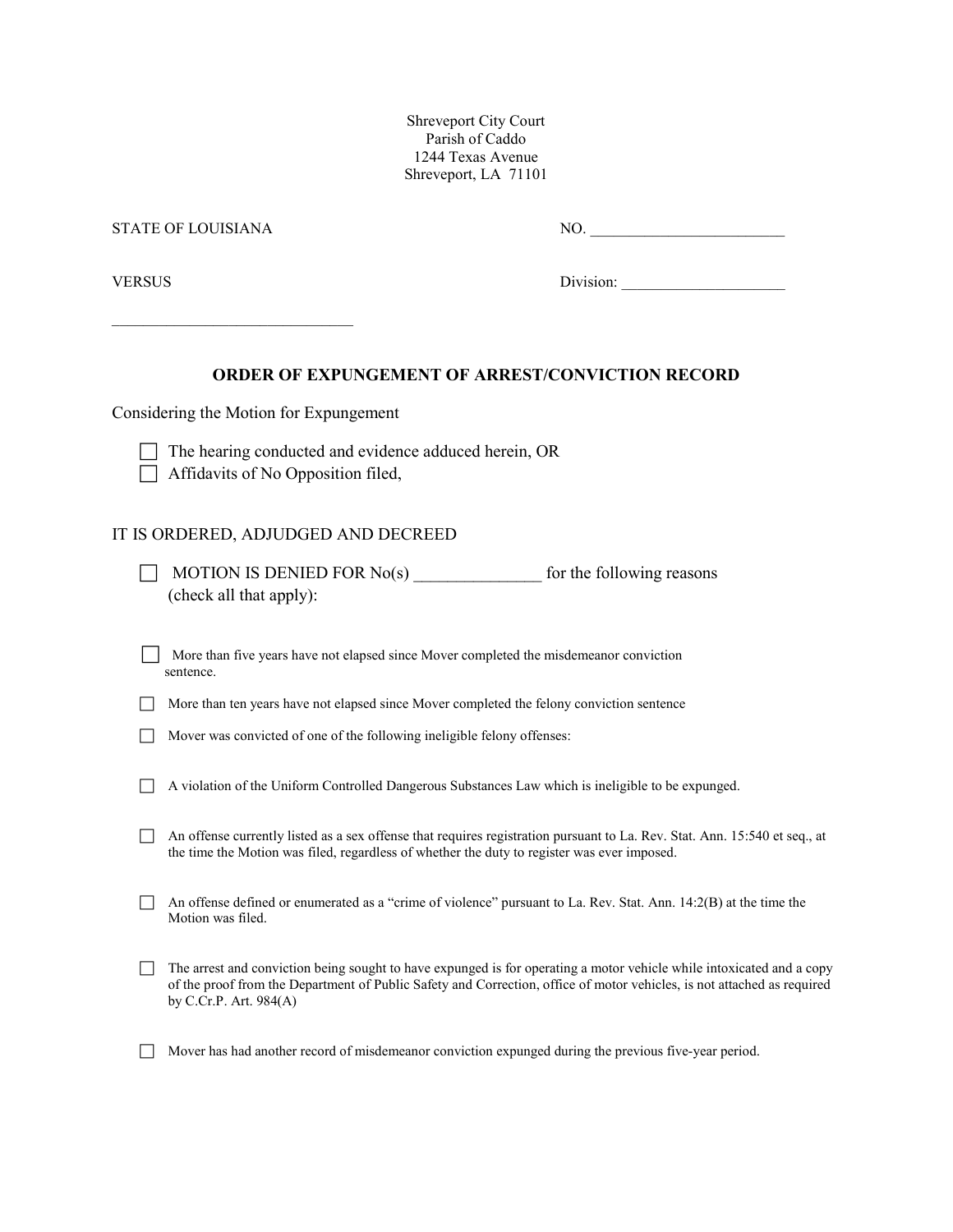- The record of arrest and conviction which Mover seeks to have expunged is for operating a motor vehicle while intoxicated and Mover has had another record of arrest and misdemeanor conviction expunged during the previous tenyear period.
- Mover has had another record of felony conviction expunged during the previous fifteen-year period.
- Mover was convicted of a misdemeanor which arose from circumstances involving a sex offense as defied in R.S. 15:541.
- $\Box$  Mover was convicted of misdemeanor offense of domestic abuse battery which was not dismissed pursuant to C.Cr.P. Art 894(B).
- Mover did not complete pretrial diversion.
- The charges against the mover were not dismissed or refused.
- Mover's felony conviction was not set aside and dismissed pursuant to C.Cr.P. Art. 894 (E).
- Mover's felony conviction was not set aside and dismissed pursuant to C.Cr.P. Art 894(B).
- Mover completed a DWI pretrial diversion program, but five years have not elapsed since the mover's date of arrest.
- Mover's conviction for felony carnal knowledge of a juvenile is not defined as misdemeanor carnal knowledge of a juvenile had the mover been convicted on or after August 15, 2001.
- Mover has not been employed for ten consecutive years as required by C.Cr.P. Art. 978(E) (1) (d).
- Mover was not convicted of a crime that would be eligible for expungement as required by C.Cr.P. Art 978(E) (1).
- Mover has criminal charges pending against him.
- Mover was convicted of a criminal offense during the ten-year period.
- Denial for any other reason provided by law with attached reasons for denial.